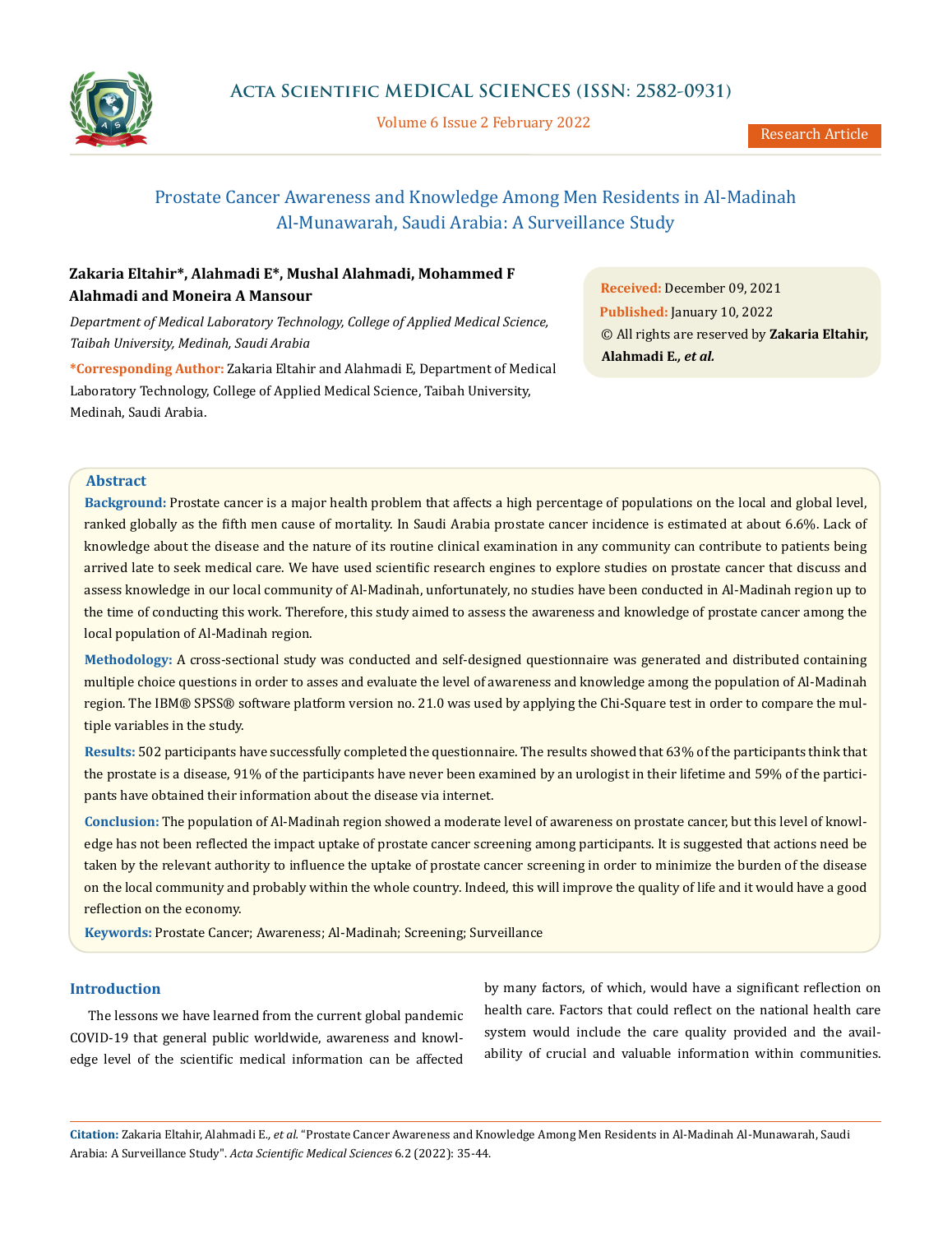We should mention here that the relationship between the health care provider and the community is a crucial factor where they are complementary to each other. Early education, campaigns and medical programs could increase the basic knowledge of their local communities in relation to health problems that are common and could be prevented. Governments particularly represented by health authorities have a responsibility in protecting, promoting public wellbeing and providing the suitable knowledge for such serious illnesses. Prostate cancer is a major health problem among men in both developing and developed countries and it has a wide range of victims in each community, therefore, providing awareness about the disease should be handled more seriously. Prostate cancer is the second most common cause of death from cancer in men worldwide [1,2].

In Saudi Arabia, it is estimated that the prevalence of the disease is about 6.6% and it is expected to increase  $[3]$ . Lack of knowledge about the disease, its symptoms, complications and the nature of the routine prostate examination are major points that contribute into the patients' reach out for medical advice being seen at late stages of the disease  $\lceil 3 \rceil$ . We have used search engines to explore how the issue is been dealt with at our local community and there were no studies on awareness handling of the disease in the region of Al-Madinah Al-Munawarah in Saudi Arabia. Therefore, in this study we are aiming mainly to shed the light on the status of awareness of the disease among Al-Madinah male residents.

#### **Literature Review**

#### **Prostate cancer**

Prostate cancer is estimated as the second most common cancer affecting men worldwide and fifth most cause of cancer in both genders  $[1,2]$ . It can be defined as the cancer of the prostate gland, which is found only in men below the bladder in the pelvis area, lies in front of the rectum and around the urethra. The prostate gland is known for its share in the production of semen and its responsibility in carrying the sperm made by the testes. Prostate cancer is a frequent disease and is the second most cancer deaths causing in the United States [2]. Cancer cells are not named based on where they were detected in the body; they are named according to the origin of the organ that has the cancer cells emerged in the first place. The term metastasis can be defined as the process by which cancer cells spread to other organs via lymphatic system or blood stream. Prostate cancer mainly spread by lymphatic system into the bone and pelvis. Thus, when the cells of a prostate cancer origin spread to the lungs, it will not be named as lung cancer, but certainly it will be called a metastatic prostate cancer [5].

Prostate cancer initially may have no symptoms but in later stages several symptoms may appear such as the enlargement of the prostate gland, oliguria (weak urine stream), hematuria (blood in urine) and dysuria (urinary frequency) [6]. Other symptoms can develop when prostate cancer cells spread into other organs, these symptoms include weight loss, shortness of breath, bone pain, blood in the urine, burning urination, difficulty starting and stopping the urine stream, blood in semen, dribbling urine, erectile dysfunction, pelvic pain, painful ejaculation, low back pain, loss of control of urination when laughing or coughing and inability to urinate when standing [6].

There's no exact cause of prostate cancer, although it can be affected by several factors [7]. These factors include Age in which 60% of prostate cancer incidence occurs in older men over the age of 50, including rare cases in people under the age of 40. Family history is considered also as a risk factor, in which a man whose father or brother (first-degree relative) has or had prostate cancer is twice as likely to develop the disease, it can run in families and the risk increases when a member of the family has the disease  $[10,14]$ . Race is also an important factor, in which the disease is less common in Asia, South and Central America, and it is more common in Europe (especially northwestern countries in Europe), North America, the Caribbean, and Australia, due to many factors like lifestyle and diet  $[2]$ . Indeed, the genetic factors can play a major role, as mutations in the cells' DNA will trigger the cell to become cancerous. Cancer occurs when genes that control the growth and death of a cell are affected which in turn might lead to abnormal growth or death of abnormal cells being disabled (apoptosis inactivated). In prostate cancer, it is estimated that 5-10% of prostate cancers are due to inherited mutated gene/s [12,21]. Several inherited genes can cause this, including RNASEL, BRCA-1, and BRCA-2, DNA mismatch genes, HPC1, and HoxB13 [14]. Other factors that contribute to the disease can include high intake of fatty foods (obesity) and red meats, as well as the low intake of vegetables and fruits which appear to be associated with increase the risk of developing prostate cancer. Sexual transmitted diseases (STDs), smoking and inflammation of the prostate gland may increase the risk of developing the disease [14,20].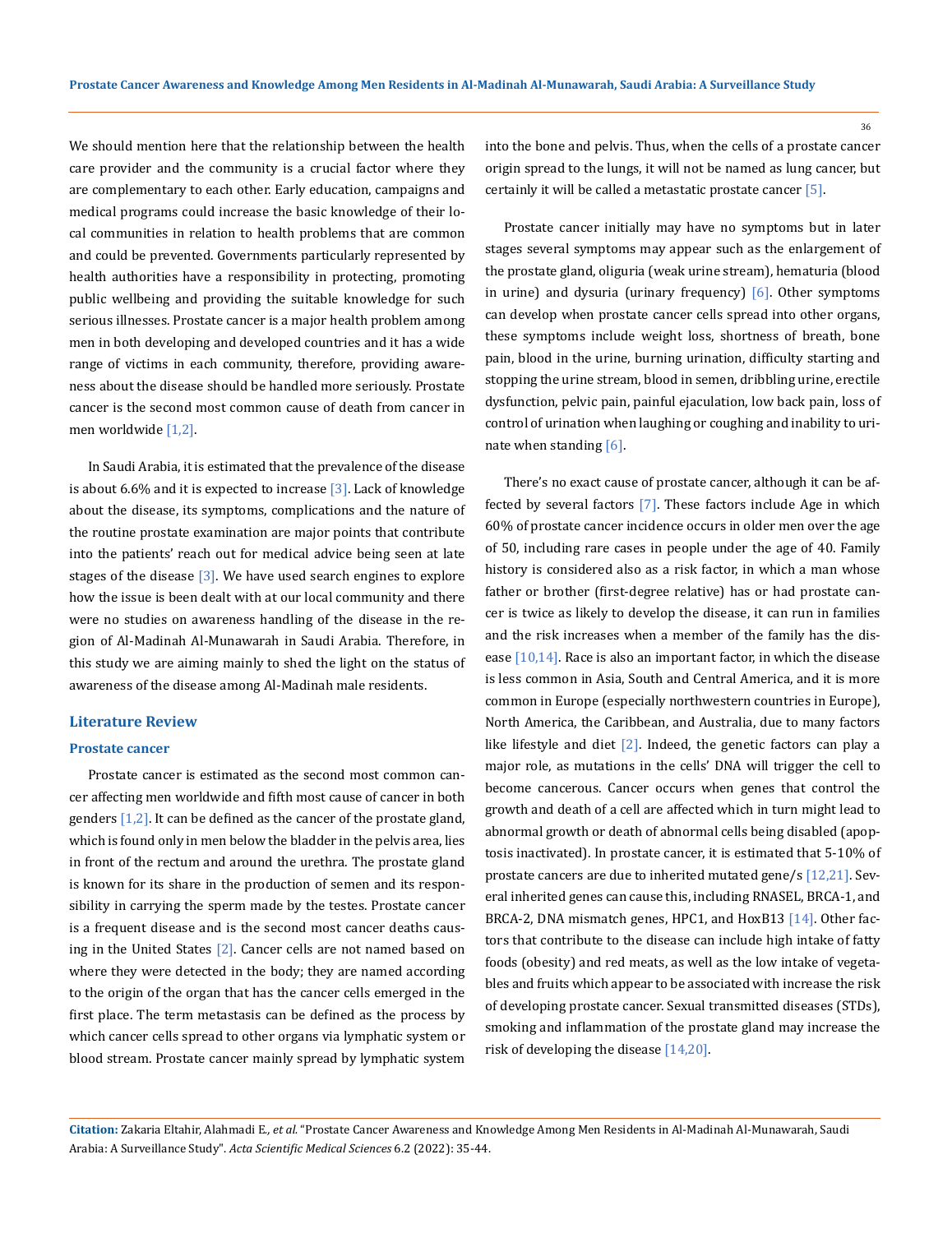In 2012, it was estimated that prostate cancer deaths are accounted for approximately 307,000 worldwide, which makes it the fifth leading cause of cancer death worldwide  $[13]$ . As seen in the figure below from International Agency for Research on Cancer, World Health Organization (WHO) (Figure 1); proportionally the mortality rates are higher in sub-Saharan Africa and in the Caribbean, intermediate in Oceana and Americas and low in Asia. On the other hand, the incidence rate is very high in most developed countries, in which Australia and New Zealand take the lead [11].



**Figure 1:** Age standardized incidence and mortality rate per 100,000 individuals in different parts of the world. Graph created by IARC data analysis software [11].

#### **Incidence rate of prostate cancer in Saudi Arabia**

In Saudi Arabia, it is estimated that prostate cancer incidence account for approximately 6.6% of the whole population  $\lceil 3 \rceil$ . As seen in the table below (Table 1, Age Standardized Incidence Rate (ASIR) was conducted in different parts of the country, in which the highest rates were seen in the Eastern region with a 10.1 ASIR followed by the capital city Al-Riyadh with a 7.1 ASIR and the lowest seen in Jazan with a 1.4 ASIR [14].

### **Objectives and hypothesis of the study**

Our objectives are to determining prostate cancer awareness among the men population in Al-Madinah Al-Munawarah, Saudi Arabia. Indirect reflection on mortality rate and the health services costs in the percentage due to burdening the disease awareness.

| Saudi Arabia    | <b>ASIR</b> per 100,000 men |
|-----------------|-----------------------------|
| Asir            | 3.7                         |
| Baha            | 2.9                         |
| Jazan           | 1.4                         |
| Madinah         | 3.0                         |
| Hail            | 2.1                         |
| Qassim          | 2.6                         |
| Riyadh          | 7.1                         |
| Makkah          | 5.2                         |
| Najran          | 2.0                         |
| Jouf            | 4.2                         |
| Tabuk           | 3.0                         |
| Eastern Region  | 10.1                        |
| Northern Region | 3.9                         |

**Table a:** Age standardized incidence rate per 100,000 individuals in different regions in Saudi Arabia [14].

Our main research question: What is the level of awareness and knowledge on prostate cancer among men in Al-Madinah Al-Munawarah region?

Our hypothesis: Awareness and knowledge level on prostate cancer do not influence prostate cancer screening among men in Al-Madinah Al-Munawarah region. Specific factors such as age and education may have influence on the targeted population awareness and knowledge level of prostate cancer among men in Al-Madinah region, Saudi Arabia.

#### **Rationale of the study**

Numerous surveys have been used in various medical literatures to assess and analyze different aspects including those for healthcare awareness. In fact, these kinds of studies have changed healthcare policies and priorities in the developed countries. The numerous information and guidance they bring in to save lives, health authorities' budgets and sometimes lead to health management personnel consider new strategies benefiting from their outcomes.

A few studies in the literature looked into the prostate cancer focusing on population awareness among which study by Oranusi and his colleagues. Oranusi team conducted a prostate cancer awareness and screening among males of sub-Saharan population

**Citation:** Zakaria Eltahir, Alahmadi E*., et al.* "Prostate Cancer Awareness and Knowledge Among Men Residents in Al-Madinah Al-Munawarah, Saudi Arabia: A Surveillance Study". *Acta Scientific Medical Sciences* 6.2 (2022): 35-44.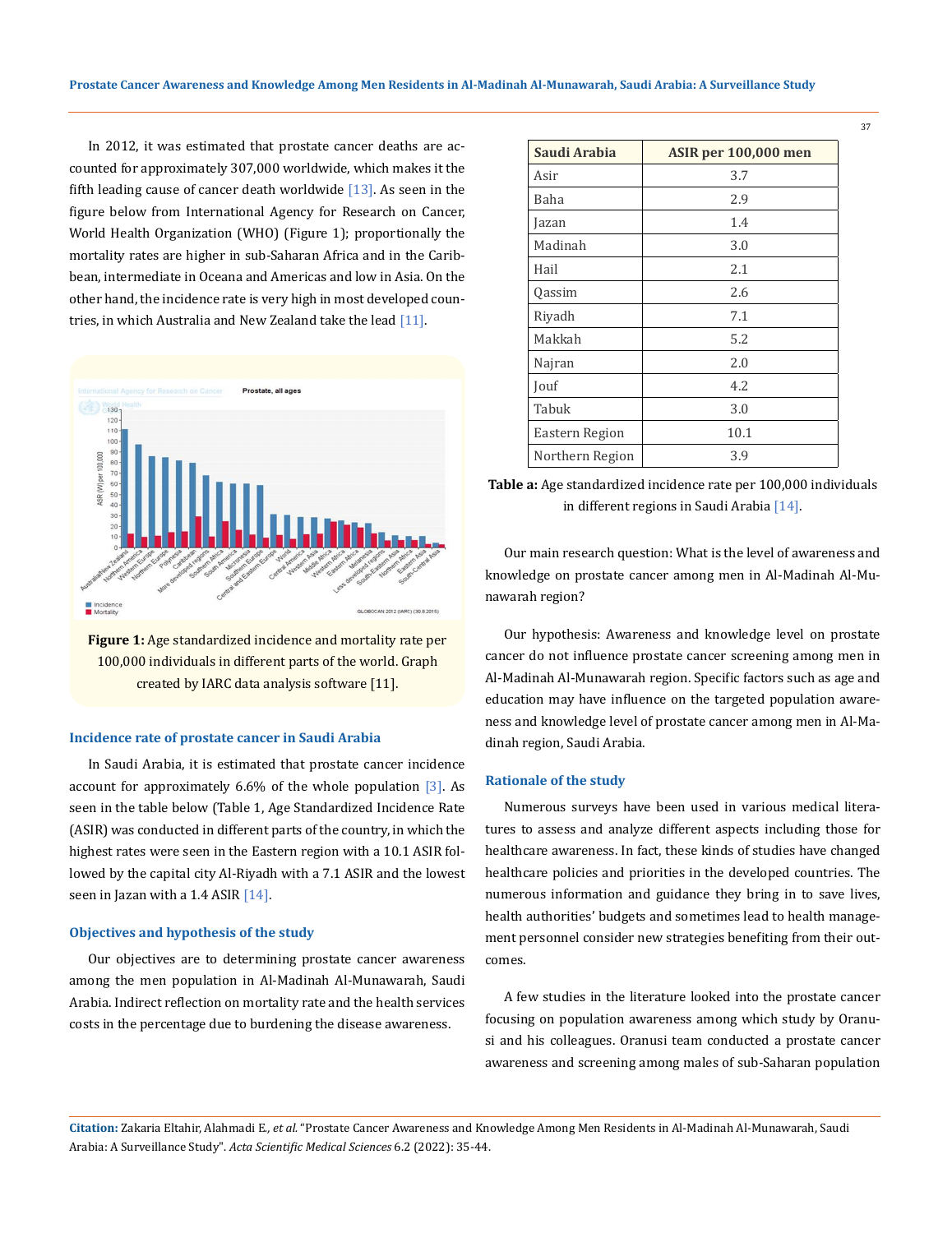at Anambra state in Nigeria in 2012. Researcher's findings showed high level of awareness on the prostate cancer problem among local population and the screening test utilizing PSA blood test but they noticed a little number of the public servants have attended clinics to have the test done on them. The research team concluded their study by addressing the importance of the PSA screening and should be actively driven by healthcare providers employing the media and backed up by the National Health Authority policies [16]. Another study was conducted by Turkan along with his colleagues on the level of knowledge and awareness about prostate cancer and its effective relevant factors among Turkish men in 2016. The study findings showed lack of prostate screening among the sample participated in the study as well as the poor level of awareness and knowledge about prostate cancer. The researchers concluded that prostate cancer affects the male population over a certain age group with higher prevalence and mortality rate. They also stated different communities should increase levels of awareness and knowledge about the disease as how a serious condition it is but yet, treatable if diagnosed at early stage [15].

There were two studies at least in literature that were carried out in Saudi Arabia. The first study was carried out by Ahmed R. AlFarhan along with his team which conducted a research for the prostate cancer awareness among men in Eastern, Saudi Arabia in 2017. The team findings showed evidence of a weak level of knowledge and awareness about prostate cancer as well as its screening. The team concluded that these low levels reported can contribute to increase prevalence of the disease [3]. Another study focusing on Awareness of Prostate Cancer and Screening has been conducted by Ahmed Mousa Almuhanna and his colleagues recently among the male population at Riyadh region in Saudi Arabia in 2018. Researchers' findings showed that the majority of the participants have a high level of knowledge about prostate cancer, however, only minority of them have knowledge about the symptoms of prostate cancer and has undergoes regular screening for prostate cancer [17].

However, there was not a single study in the literature that was conducted in Al-Madinah area. Therefore, we are conducting this study to shed light on the status of the problem at our local community and as part of our responsibility as one of our university main roles is the service and development of the community.

# **Methods, population and statistics Study design**

The study design is a cross-sectional type which is an observational design. We have chosen this study design type specifically because it provides valuable information about the prevalence and association between the variables, as well as its usefulness in public health planning, monitoring and evaluation.

#### **Study area and targeted population**

This study took place in Al-Madinah Al-Munawarah region, Saudi Arabia; study population target was the male resident of Al-Madinah region, Saudi Arabia.

#### **Inclusion and exclusion criteria**

Only male residents of Al-Madinah region, Saudi Arabia who are 21 years old and above are accepted in this study*.* Exclusion criteria includes being a female, or a male below 21 years and those who lives outside the Al-Madinah region.

#### **Questionnaire specification**

Self-designed questionnaires were made specifically to measure the awareness of the targeted population of Al-Madinah Al-Munawarah region. The questionnaire started off by consenting participants for a voluntary acceptance and agreement for participation on the study, and researchers shall not reveal any personal private information about the participant. The study also included questions about the demographic data and multiple-choice questions about basic facts of the prostate gland and prostate cancer to reveal the general understanding of the targeted population on the gland and the cancer disease associated with. Age was considered a significant factor for being a potential risk that increases the chance of developing the disease. Since the targeted populations are native Arabic speakers, the questionnaire was prepared in Arabic to make it easier to understand questions. Implementing the technology and its benefits of reaching out for our targeted populations in most cases an electronic version was created and distributed. A website called survey monkey was used to generate and design a survey to suit our objectives on the questionnaire contents and concepts of the study. The questionnaire was distributed around the city using social media apps such as WhatsApp, Twitter, Snapchat and Emails, to the targeted populations, as participants were out of the region or less than 21 years old or a female, the system will not proceed and closes by initial disqualifying answers.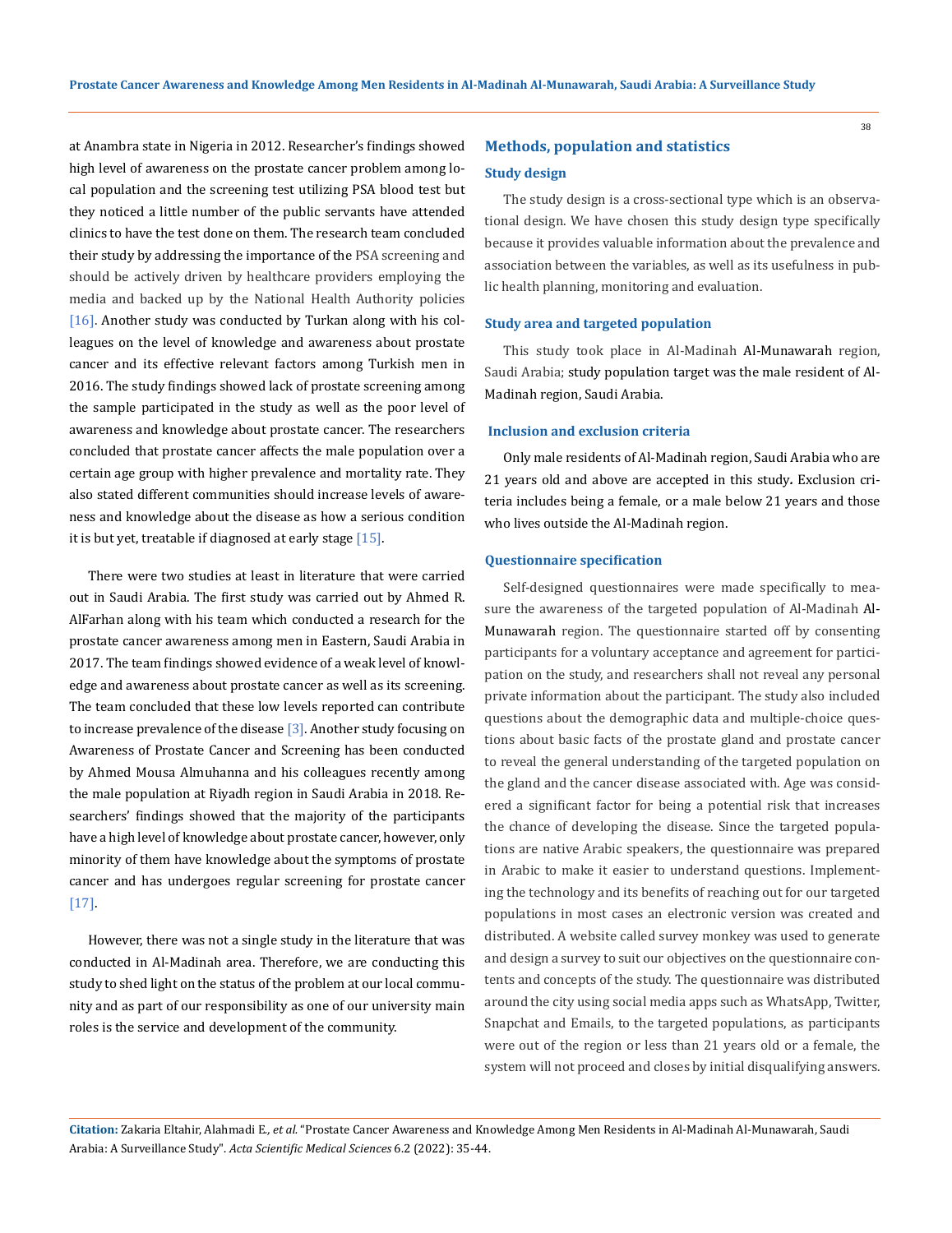### **Study limitations**

Unfortunately, the outbreak of the pandemic COVID-19 has limited us from reaching out for the ultimate target number of participants and has obstructed us from having face to face contact with participants indeed those who are over the 60yrs age as more likely our electronic questionnaire wouldn't have reached out for them as an important targeted group.

# **Ethical consideration**

Ethical approval for this study was obtained from the college of applied medical science, Taibah university in Al-Madinah Al-Munawarh, Saudi Arabia (Project Ethical Certificate no. [SREC/ AMS 2020/51/CLD]. Participation in this study was voluntary and confidentiality was maintained throughout the research process.

#### **Statistical analysis**

The IBM® SPSS® software platform version no. 21.0 was used to generate statistical analysis by applying the Chi-Square test in order to compare the multiple variables in the study and P-value less than 0.05 was considered as a significant difference.

## **Results**

| <b>Variable</b>        | <b>Number</b> | <b>Frequency</b> |
|------------------------|---------------|------------------|
| Age                    |               |                  |
| $21 - 30$              | 327           | 65.53%           |
| $31 - 40$              | 70            | 14.03%           |
| $41 - 50$              | 58            | 11.62%           |
| $51 - 60$              | 30            | 6.01%            |
| Above 60               | 14            | 2.81%            |
| <b>Status</b>          |               |                  |
| Student                | 277           | 55.51%           |
| Worker                 | 167           | 33.47%           |
| Retired                | 29            | 5.81%            |
| Non-worker             | 26            | 5.21%            |
| <b>Education level</b> |               |                  |
| Primary school         | 1             | 0.20%            |
| Middle school          | 9             | 1.80%            |
| High school            | 104           | 20.76%           |
| Diploma                | 54            | 10.78%           |
| Bachelor               | 284           | 56.69%           |
| Higher education       | 49            | 9.78%            |
| Occupation             |               |                  |
| Private sector         | 76            | 30.40%           |
| Military sector        | 23            | 9.20%            |
| Educational            |               |                  |
| sector                 | 93            | 37.20%           |
| Health sector          | 58            | 23.20%           |

**Yes Do you know that 50% of men at risk of prostate enlargement** Total **No I don't know** Age group 21 - 30 118 49 161 328  $31 - 40$  | 28 | 20 | 24 | 72 41 - 50 | 27 | 14 | 17 | 58  $51 - 60$  21 6 3 30 More than  $60$  | 7 | 2 | 5 | 14 Total 201 91 210 502

**Table 2:** Question of Prostate Benign hyperplasia knowledge, Do you think that 50% of men are at risk of prostate enlargement?

|                                                                                                         | <b>Yes</b>  | N <sub>0</sub> | I don't know |
|---------------------------------------------------------------------------------------------------------|-------------|----------------|--------------|
| Does "prostate"<br>mean a disease?                                                                      | 316(63.2%)  | 111(22.2%)     | 73(13.6%)    |
| Have you ever<br>been seen by a<br>urologist doctor<br>to check your<br>prostate?                       | 41(8.22%)   | 458(91.78%)    |              |
| Do you know<br>that 50% of<br>men are at risk<br>of prostate<br>enlargement?                            | 200(40%)    | 90(18%)        | 210(42%)     |
| Do you think<br>that prostate<br>cancer is an<br>infectious<br>disease?                                 | 12(2.4%)    | 396(79.04%)    | 93(18.56%)   |
| Do you think<br>that prostate<br>cancer could be<br>passed on to the<br>next generation<br>genetically? | 192(38.32%) | 134(26.75%)    | 175(34.93%)  |
| Do you have any<br>relatives that<br>were diagnosed<br>with prostate<br>cancer?                         | 51(10.2%)   | 338(67.6%)     | 111(22.2)    |
| Do you know if<br>age is a risk<br>factor for<br>prostate cancer?                                       | 326(65.46%) | 64(12.85%)     | 108(21.69%)  |

**Table 1:** Participants Individual Parameters Distribution.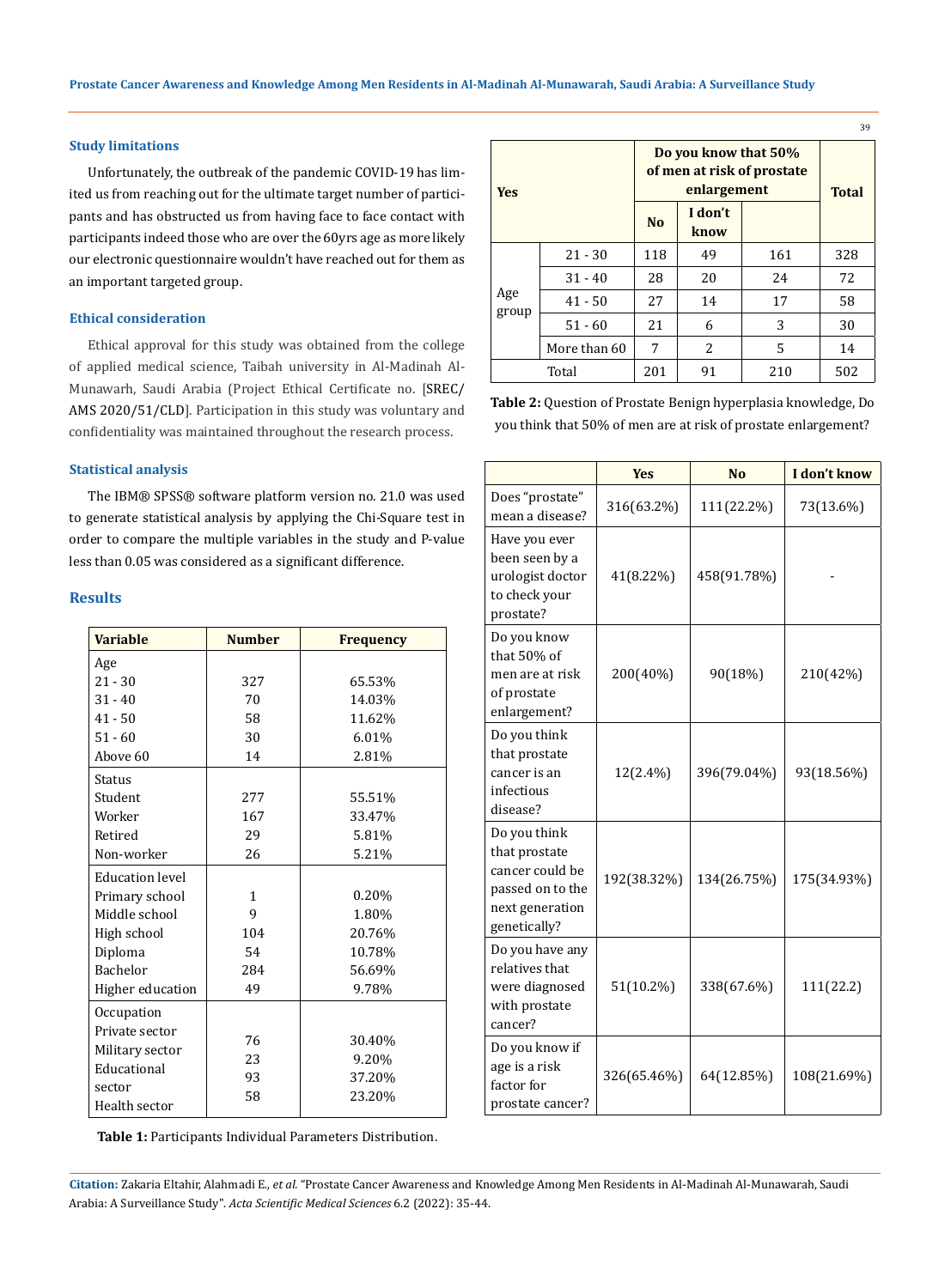| Do you agree<br>to give a blood<br>sample<br>periodically if<br>this would make<br>you avoid this<br>disease?   | 413(82.77%) | 86(17.23%)  |           |
|-----------------------------------------------------------------------------------------------------------------|-------------|-------------|-----------|
| Are you<br>prepared to take<br>a clinical<br>prostate<br>examination if<br>needed?                              | 298(59.84%) | 200(40.16%) |           |
| Do you know if<br>an early<br>diagnosis would<br>help in giving a<br>good chance to<br>cure prostate<br>cancer? | 450(90.36%) | 10(2.01%)   | 38(7.36%) |

**Table 3:** General prostate illness knowledge questions [Yes, No, I don't know results].



**Figure 2:** Comparison between Sectors Answers Regarding Question 8: which of the following do you think is an early sign of PCa?

| <b>Variable</b>                        | <b>Number</b> | <b>Frequency</b> |
|----------------------------------------|---------------|------------------|
| Which of the following do you think is |               |                  |
| an early sign of prostate cancer?      |               |                  |
| High temperature                       | 3             | 0.6%             |
| Difficulty urinating                   | 247           | 49.4%            |
| Pain in the pubic area                 | 136           | 27.2%            |
| I don't know                           | 114           | 22.8%            |
| Which of the following samples might   |               |                  |
| help in the diagnosis of prostate      |               |                  |
| cancer?                                |               |                  |
| Blood sample                           | 386           | 77.51%           |
| Stool sample                           | 97            | 19.48%           |
| Saliva sample                          |               | 1.41%            |
| Hair traits                            | 8             | 1.61%            |

|                                    |     | 40     |
|------------------------------------|-----|--------|
| When do you think you should check |     |        |
| your prostate?                     |     |        |
| After the age of 20                | 112 | 2.44%  |
| After the age of 30                | 89  | 17.84% |
| After the age of 40                | 172 | 34.47% |
| After the age of 50                | 126 | 25.25% |
| Which source of information helped |     |        |
| you to answer our questionnaire    |     |        |
| today?                             |     |        |
| Internet                           | 293 | 59.19% |
| <b>Books</b>                       | 35  | 7.07%  |
| Lectures                           | 63  | 12.73% |
| Social media                       | 104 | 21.01% |

**Table 4:** General prostate illness signs, symptoms and diagnosis knowledge questions**.**



**Figure 3:** Comparison between Sector Answers Regarding Question 13: When do you think you should check your prostate?

| <b>Chi-Square Tests</b>         |                     |    |                       |  |  |
|---------------------------------|---------------------|----|-----------------------|--|--|
|                                 | Value               | df | Asymp. Sig. (2-sided) |  |  |
| Pearson<br>Chi-Square           | 30.864 <sup>a</sup> | 8  | .000                  |  |  |
| Likelihood Ratio                | 32.493              | 8  | .000                  |  |  |
| Linear-by-Linear<br>Association | 17.922              | 1  | .000                  |  |  |
| N of Valid Cases                | 502                 |    |                       |  |  |

**Table 5:** Chi-Square test table in comparison between different age groups answers to question 3.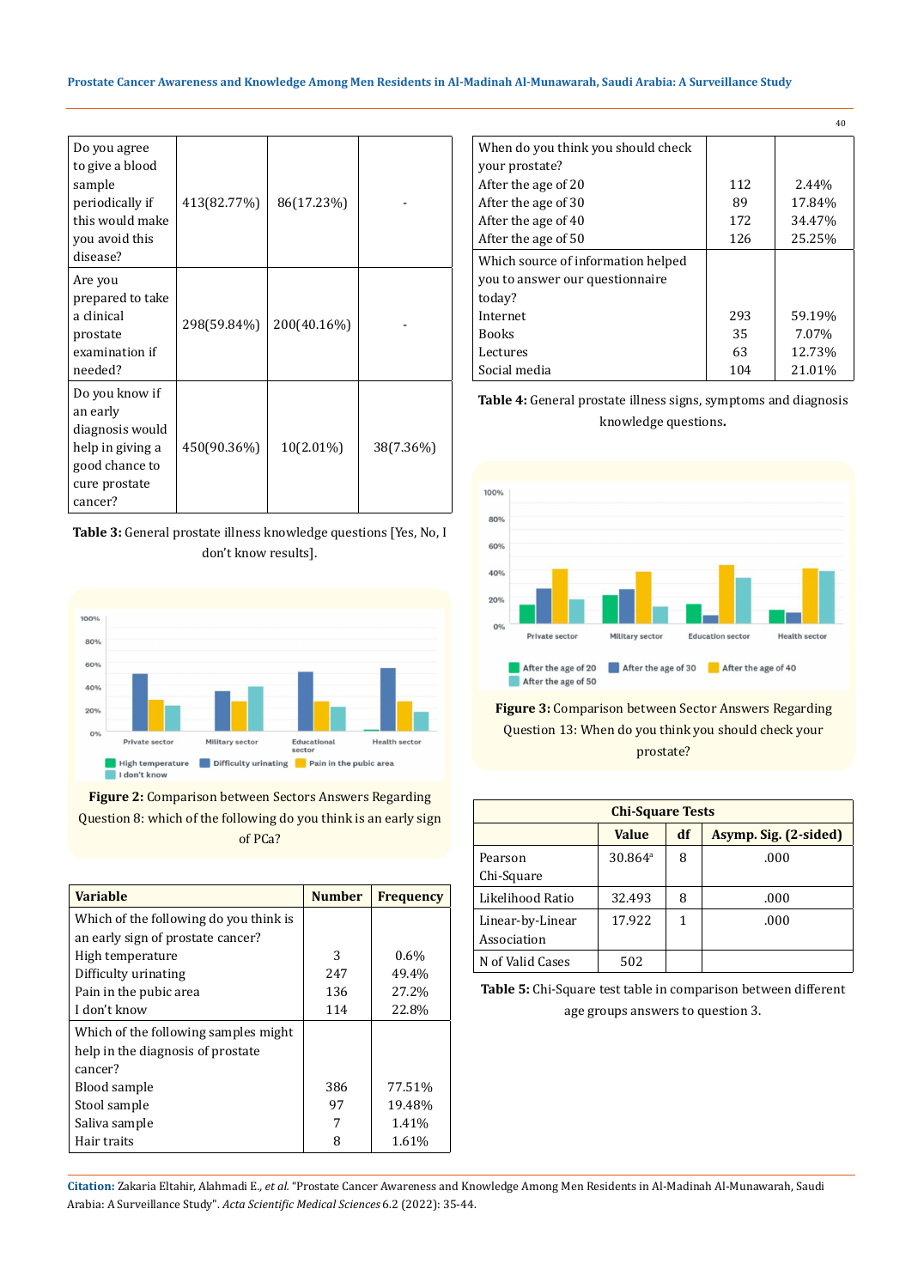| Yes       |                     | Do you know that<br>50% of men at risk of<br>prostate enlargement |                 |          | <b>Total</b> |
|-----------|---------------------|-------------------------------------------------------------------|-----------------|----------|--------------|
|           |                     | N <sub>0</sub>                                                    | I don't<br>know |          |              |
|           | Primary school      | $\mathbf{1}$                                                      | 0               | $\theta$ | 1            |
| Education | Middle school       | 4                                                                 | 2               | 3        | 9            |
|           | Secondary<br>school | 41                                                                | 17              | 46       | 104          |
| level     | Diploma             | 17                                                                | 8               | 28       | 53           |
|           | <b>BSC</b>          | 112                                                               | 49              | 124      | 285          |
|           | Higher<br>education | 26                                                                | 15              | 9        | 50           |
|           | Total               | 201                                                               | 91              | 210      | 502          |

**Table 6:** Education level of respondent's participants.

|                                 | <b>Value</b> | DF | Asymp. Sig.<br>$(2-sided)$ |
|---------------------------------|--------------|----|----------------------------|
| Pearson Chi-Square              | 17.587a      | 10 | .062                       |
| Likelihood Ratio                | 18.949       | 10 | .041                       |
| Linear-by-Linear<br>Association | 1.736        |    | .188                       |
| No. of Valid Cases              | 502          |    |                            |

**Table 7:** Chi-Square Tests; 6 cells (33.3%) have expected count less than 5. The minimum expected count is 18.

A total of 502 male participants have completed the questionnaire with a mean age of 32 years. The highest percentage of the participants were those between the age of [21 to 30] (65.53%) and the lowest were those who were above the age of [60] (2.81%). Personal information for analysis usage have been collected shown the majority of the participants being students [277] (55.51%) mostly with a Bachelor degree [284] (56.69%). Also, a high percentage of the participants were workers working in different sectors; private [76] (30.4%), military [23] (9.2%), Educational [93] (37.2%) and health [58] (23.2%).

In regards to the "Yes", "No" and "I don't know" questions [presented in table 3] when participants were asked about if prostate is a disease, [316] (63.2%) said "Yes" while [111] (22.2%) said "No" and [37] (14.6%) said that they don't know. When asked about if they have their prostate gland been checked at an urologist clinic before, a massive percentage of participants said "No" [458] (91.78%) and [41] (8.22%) said "Yes". When asked about if 50% of men are at risk of prostate enlargement, participants answered with "Yes" [200] (40%), "No" [90] (18%) and "I don't know" [210] (42%). When asked about if prostate cancer is an infectious disease, majority of the participants did not agree with this statement [396] (79.04%) while a small portion said "Yes" [12] (2.4%) and the rest said that "they don't know" [93] (18.56%). However when asked of prostate cancer can be passed on genetically, [192] (38.32%) said "Yes" while [134] (26.75%) and a significant number said "I don't know" [175] (34.93%). Most of the participants had no relatives that were diagnosed with prostate cancer [338] (67.6%) while some of them had [51] (10.2%).

When asked if age has part in increasing the chance of developing prostate cancer, participants answered with "Yes" [326] (65.46%), "No" [64] (12.85%) and "I don't know" [108] (21.69%). When asked if they would give a blood sample periodically to avoid this disease, most of the participants said "Yes" [413] (82.77%) while a small number said "No" [86] (17.23%). On the other hand, when asked if they are willing to take a clinical prostate examination, participants surprisingly said "Yes" [298] (59.84%) and the remaining participants said "No" [200] (40.16%). When asked if an early diagnosis helps in treating prostate cancer, a massive portion of respondents said "Yes" [450] (90.36%) and a few said "No" [10] (2.01%) and the rest said they "don't know" [38] (7.63%).

Analysis of the multiple-choice questions [presented in table 3] participants were asked to choose the right answer of what they think is correct from options provided for each question. When participants were asked which is an early sign of prostate cancer, they answered with high temperature [3] (0.60%), difficulty urinating [247] (49.4%), pain in the pubic area [136] (27.2%) and the rest said that "they don't know" [114] (22.8%). When asked which of the following is a way to diagnose prostate cancer, respondents answered with blood sample [386] (77.51%), hair traits [8] (1.61%), stool sample [97] (19.48%) and a saliva sample [7] (1.41%). A question towards the age of when prostate examination should be carried out the respondents answered with after 20 [112] (22.44%), after 30 [89] (17.84%), after 40 [172] (34.47%) and after 50 [126] (25.25%). Lastly, participants were asked about the source of their information the group answered from Internet were [293] (59.19%), books [35] (7.07%), lectures [63] (12.73%) and from social media [104] (21.01%) respectively.

**Citation:** Zakaria Eltahir, Alahmadi E*., et al.* "Prostate Cancer Awareness and Knowledge Among Men Residents in Al-Madinah Al-Munawarah, Saudi Arabia: A Surveillance Study". *Acta Scientific Medical Sciences* 6.2 (2022): 35-44.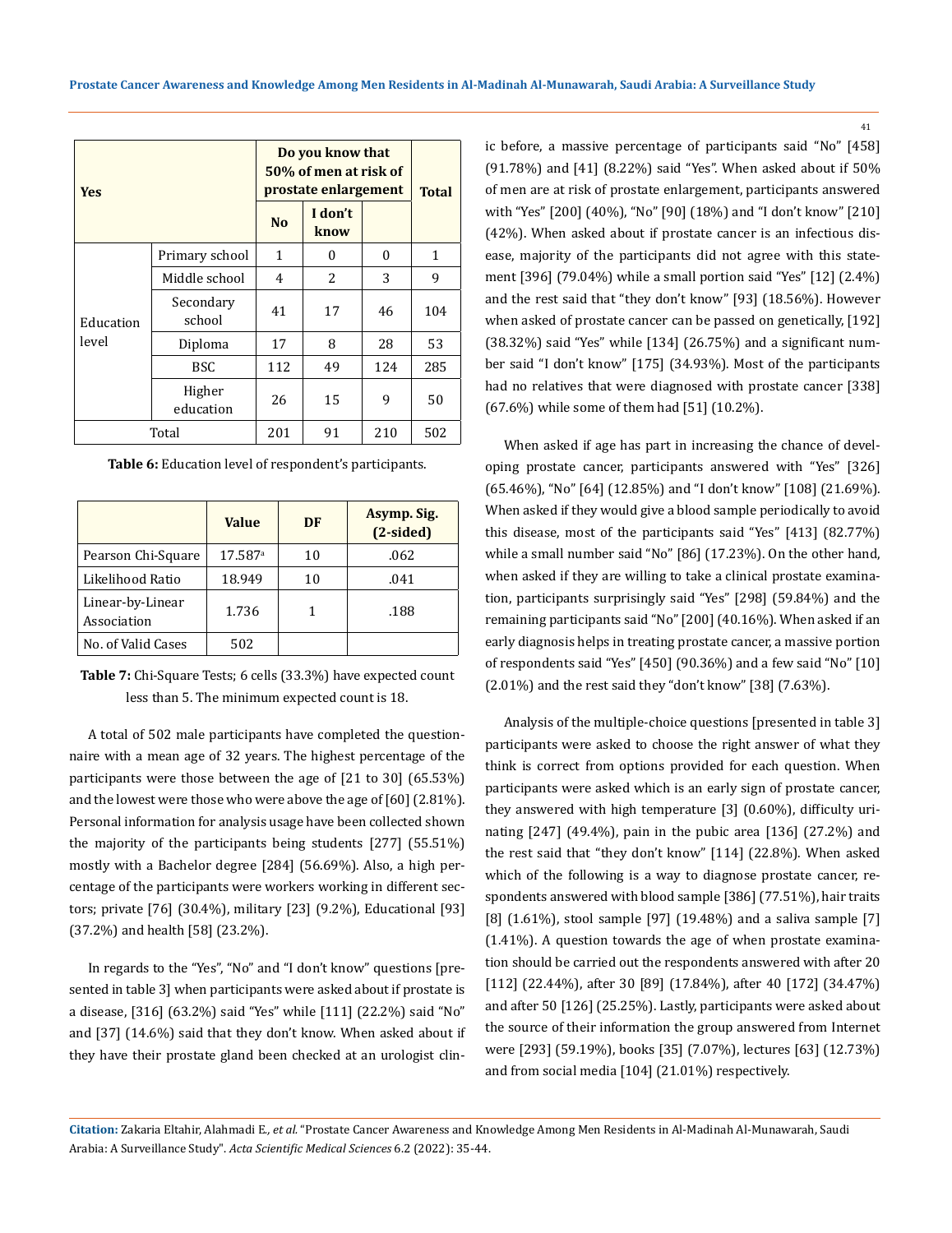#### **Discussion**

Prostate cancer has been reported to be the fifth most diagnosed cancer in Saudi males in 2014, with an annual increasing frequency  $[18,19]$ . We have analyzed the data collected from the 502 participants who have responded to our invitation by completing our designated questionnaire that we have carefully prepared to fulfill our objectives stated for this study. Questionnaires were not fully completed or not meeting any of our inclusion criterion highlighted in the methodology of the study were considered as invalid and not taken in consideration. We found the overall prostate cancer knowledge and awareness among the screened population of Al-Madinah region is at a moderate level. We designed appropriate scientific questions that would identify the level of awareness with a mark in which if the majority of the population got the answer right, there will be a plus 1 mark. The survey included 9 actual scientific questions (Does "prostate" means a disease?/Do you know that 50% of men are at risk of prostate enlargement?/ Do you think that prostate cancer is an infectious disease?/Do you think that prostate cancer could be passed on to the next generation genetically ?/Do you know if age is a risk factor for prostate cancer?/Do you know if an early diagnosis would help in giving a good chance to cure prostate cancer?/Which of the following do you think is an early sign of prostate cancer?/Which of the following samples might help in the diagnosis of prostate cancer?/When do you think you should check your prostate?) And the majority of the population got 5 out of 9 marks (5/9). The awareness within the population has shown a significant difference between the different factors or variables within the study questions. Chi-square test that has been used to compare between different age groups and educational levels answers to question 3: Do you know that 50% of men are at risk of prostate enlargement? has presented a significant difference in the age groups in which P-value was < 0.05, while on the other hand it showed no significant difference between educational levels as P-value was > 0.05 while the likelihood ratio is < 0.05. A percentage of a 63 of the participants didn't know what "the prostate" is, in which most of the population don't know that prostate is a gland in the first place. Certainly, this is a major concern for us as researchers and should be similarly to the local health authority and the community. First of all, Age had a significant role in influencing the level of awareness among the population in which the older the person is the higher the awareness level should be, here and specifically, about prostate cancer, the results showed a gradual increase in awareness along age in the different groups involved in the study. Secondly, educational level has shown in this study a major role in the awareness increased level in which the results showed people with a higher education degree had more awareness than those only with a high school, diploma and even a bachelor's degree, and this proves again that the more educated the person is the more knowledgeable he would be.

Employees from different sectors where included in the study and as expected people from the health sector had more knowledge than those form the private, military and educational sector which can be interpreted as that the field that a person works in also have an influence on the level of awareness they might hold, such as, those in the medical field tend to have a quiet good background about health conditions such as the issue we are researching here the prostate cancer. Unfortunately, the study has highlighted a major concern that even the group of people who hold a higher level of awareness about the prostate cancer have failed to show their alliance and respect to medical facts and good precautions for a better lifestyle. This is unlike the general public and the less educated individuals. Of course, our study results showed the group of a well-educated and even heath sector practitioners among men in Al-Madinah region, who have participated in the study, have not been influenced by their knowledge and awareness to undertake a prostate cancer screening tests. This is despite, the various age groups were willing to take a clinical prostate examination, people between the age of 21-30 have a hard time accepting the examination which could be due to threatening their masculinity. However, an alternative approach could be followed in prostate cancer screening using blood tests (e.g., PSA) since the majority of participants have accepted to check their prostate health status as far as a blood testing method is welcomed. A large percentage (67.6%) of the participants said that they don't have a relative who were diagnosed with prostate cancer which can be an indicator for the prevalence of prostate cancer among the population of Al-Madinah region. The answer by most of the participants to our last question about the source of information that helped them to answer our questionnaire was given as they have gained their knowledge about prostate cancer through related topics they come across on the internet (59.19%).

Similar Studies conducted in Saudi Arabia have showed significant results compared to our findings, For example, A study in Riyadh observed that the number of participants who routinely

**Citation:** Zakaria Eltahir, Alahmadi E*., et al.* "Prostate Cancer Awareness and Knowledge Among Men Residents in Al-Madinah Al-Munawarah, Saudi Arabia: A Surveillance Study". *Acta Scientific Medical Sciences* 6.2 (2022): 35-44.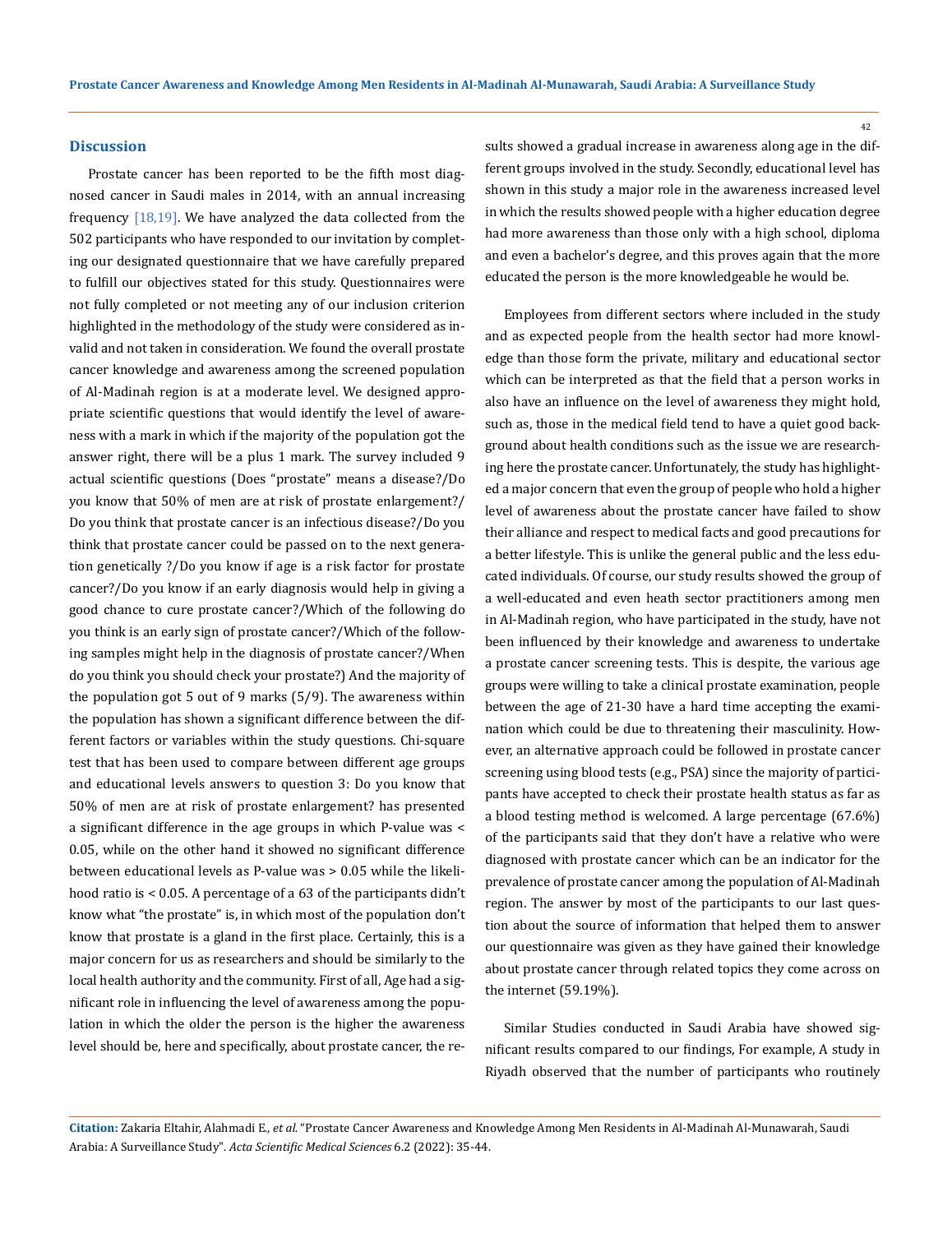undergo continuous PCa screening was very low but with a high level of knowledge and awareness [17]. Another study conducted by AlFarhan and colleagues in the Eastern region of Saudi Arabia has also showed low level of awareness and knowledge, as well as low level of PCa screening as most of the participant didn't underwent any PCa screening in the last two years  $[3]$ . These results have also been observed in our study as 91% of the participants haven't checked their prostate at an urologist before, but the population in Madinah region actually showed a moderate level of awareness and knowledge about prostate cancer.

## **Conclusion**

In conclusion, the male populations of Al-Madinah, Saudi Arabia have a moderate and a decent background on prostate cancer as compared to other studies from other parts of the Kingdom. Although This level of knowledge was at a good rate, unfortunately this doesn't reflect in the prostate cancer screening or being keen to prevent such disease among the majority of population participated on this study including healthcare workers as this shown only low number of the participants have sought of testing or checking their prostate at a specialist clinic before. Age and educational level have shown to influence the level of awareness.

### **Bibliography**

- 1. Bray F., *et al.* ["Global cancer statistics 2018: GLOBOCAN esti](https://pubmed.ncbi.nlm.nih.gov/30207593/)[mates of incidence and mortality worldwide for 36 cancers in](https://pubmed.ncbi.nlm.nih.gov/30207593/)  185 countries". *[CA: A Cancer Journal for Clinicians](https://pubmed.ncbi.nlm.nih.gov/30207593/)* 68.6 (2018): [394-424.](https://pubmed.ncbi.nlm.nih.gov/30207593/)
- 2. [Rawla P. "Epidemiology of Prostate Cancer".](https://pubmed.ncbi.nlm.nih.gov/31068988/) *World Journal of Oncology* [10.2 \(2019\): 63-89.](https://pubmed.ncbi.nlm.nih.gov/31068988/)
- 3. AlFarhan A., *et al.* ["Prostate Cancer Awareness Among Male](https://www.semanticscholar.org/paper/Prostate-Cancer-Awareness-Among-Male-population-in-Alfarhan-Albarrak/422ce756d9914f62f20a0e175f8dd6bce4430967)  [Population in Eastern Saudi Arabia".](https://www.semanticscholar.org/paper/Prostate-Cancer-Awareness-Among-Male-population-in-Alfarhan-Albarrak/422ce756d9914f62f20a0e175f8dd6bce4430967) *International Journal of [Scientific Research](https://www.semanticscholar.org/paper/Prostate-Cancer-Awareness-Among-Male-population-in-Alfarhan-Albarrak/422ce756d9914f62f20a0e175f8dd6bce4430967)* 6.3 (2017).
- 4. [Prostate Cancer-Patient Version \(2019\).](https://www.cancer.gov/types/prostate)
- 5. Ruddon R. "Cancer biology the 4th ed (2007).
- 6. Jameson J., *et al.* ["Harrison's principles of internal medicine](https://accessmedicine.mhmedical.com/book.aspx?bookID=2129)  [\(2015\).](https://accessmedicine.mhmedical.com/book.aspx?bookID=2129)
- 7. [Hsing A and Chokkalingam A. "Prostate cancer epidemiology".](https://pubmed.ncbi.nlm.nih.gov/16368524/)  *[Frontiers in Bioscience](https://pubmed.ncbi.nlm.nih.gov/16368524/)* 11.1 (2006): 1388.
- 8. Steinberg G., *et al.* ["Family history and the risk of prostate can](https://pubmed.ncbi.nlm.nih.gov/2251225/)cer". *The Prostate* [17.4 \(1990\): 337-347.](https://pubmed.ncbi.nlm.nih.gov/2251225/)
- 9. [Chemicals in Meat Cooked at High Temperatures and Cancer](https://www.cancer.gov/about-cancer/causes-prevention/risk/diet/cooked-meats-fact-sheet)  [Risk \(2019\).](https://www.cancer.gov/about-cancer/causes-prevention/risk/diet/cooked-meats-fact-sheet)
- 10. Inherited Risk for Prostate Cancer (2019).
- 11. [Banerjee S and Kaviani A. "Worldwide Prostate Cancer Epide](https://www.sciencepublishinggroup.com/journal/paperinfo?journalid=335&doi=10.11648/j.ijcems.20160201.11)[miology: Differences Between Regions, Races, and Awareness](https://www.sciencepublishinggroup.com/journal/paperinfo?journalid=335&doi=10.11648/j.ijcems.20160201.11)  Programs". *[International Journal of Clinical and Experimental](https://www.sciencepublishinggroup.com/journal/paperinfo?journalid=335&doi=10.11648/j.ijcems.20160201.11) [Medical Sciences](https://www.sciencepublishinggroup.com/journal/paperinfo?journalid=335&doi=10.11648/j.ijcems.20160201.11)* 2.1 (2016): 1.
- 12. Alghamdi I., *et al.* ["The power of the age standardized inci](https://www.dovepress.com/the-power-of-the-age-standardized-incidence-rate-to-discover-the-gene--peer-reviewed-fulltext-article-OTT)[dence rate to discover the gene link between cancer diseases:](https://www.dovepress.com/the-power-of-the-age-standardized-incidence-rate-to-discover-the-gene--peer-reviewed-fulltext-article-OTT)  [development of a new epidemiological method to save money,](https://www.dovepress.com/the-power-of-the-age-standardized-incidence-rate-to-discover-the-gene--peer-reviewed-fulltext-article-OTT)  [time, and effort for genetic scientists".](https://www.dovepress.com/the-power-of-the-age-standardized-incidence-rate-to-discover-the-gene--peer-reviewed-fulltext-article-OTT) *Oncotargets and Therapy* [\(2015\): 677.](https://www.dovepress.com/the-power-of-the-age-standardized-incidence-rate-to-discover-the-gene--peer-reviewed-fulltext-article-OTT)
- 13. [International Agency for Research on Cancer. GLOBOCAN](https://gco.iarc.fr/today/fact-sheets-cancers)  [2012: Cancer incidence and mortality worldwide in \(2012\).](https://gco.iarc.fr/today/fact-sheets-cancers)
- 14. Edge S., *et al.* ["AJCC cancer staging manual \(7th ed.\). New York:](https://pubmed.ncbi.nlm.nih.gov/20180029/)  [Springer \(2009\).](https://pubmed.ncbi.nlm.nih.gov/20180029/)
- 15. Turkan S., *et al.* ["The level of knowledge and awareness about](https://pubmed.ncbi.nlm.nih.gov/27635286/)  [prostate cancer in the Turkish male and the relevant effective](https://pubmed.ncbi.nlm.nih.gov/27635286/)  factors". *[Türk Üroloji Dergisi/Turkish Journal Of Urology](https://pubmed.ncbi.nlm.nih.gov/27635286/)* 42.3 [\(2016\): 134-139.](https://pubmed.ncbi.nlm.nih.gov/27635286/)
- 16. Oranusi C., *et al.* ["Prostate cancer awareness and screening](https://www.sciencedirect.com/science/article/pii/S1110570412000367)  [among male public servants in Anambra State, Nigeria".](https://www.sciencedirect.com/science/article/pii/S1110570412000367) *Afri[can Journal of Urology](https://www.sciencedirect.com/science/article/pii/S1110570412000367)* 18.2 (2012): 72-74.
- 17. Almuhanna A., *et al.* ["Awareness of Prostate Cancer, Screening](https://ejhm.journals.ekb.eg/article_10665.html)  [and Methods of Managements in a Hospital in Riyadh, Saudi](https://ejhm.journals.ekb.eg/article_10665.html)  Arabia". *[The Egyptian Journal of Hospital Medicine](https://ejhm.journals.ekb.eg/article_10665.html)* 70.7 (2018): [1090-1092.](https://ejhm.journals.ekb.eg/article_10665.html)
- 18. [Yousef Mohammed Rabaa.,](https://pubmed.ncbi.nlm.nih.gov/33303035/) *et al.* "Prostate Cancer and the Therapeutics challenges". *[Journal of Biological Research-Thes](https://pubmed.ncbi.nlm.nih.gov/33303035/)saloniki* [27 \(2020\): 20.](https://pubmed.ncbi.nlm.nih.gov/33303035/)
- 19. Alghamidi IG., *et al.* ["The incidence rate of prostate cancer in](https://www.sciencedirect.com/science/article/pii/S1658387613000769)  Saudi Arabia*.* [An observational descriptive epidemiological](https://www.sciencedirect.com/science/article/pii/S1658387613000769)  [analysis of data from the Saudi Cancer Registry 2001-2008".](https://www.sciencedirect.com/science/article/pii/S1658387613000769)  *[Hematology Oncology and Stem Cel](https://www.sciencedirect.com/science/article/pii/S1658387613000769)* 7 (2014): 18-26.
- 20. John E Niederhuber., *et al.* ["Abeloff's clinical oncology". Phila](https://www.sciencedirect.com/book/9780323476744/abeloffs-clinical-oncology)[delphia, PA: Elsevier \(2020\).](https://www.sciencedirect.com/book/9780323476744/abeloffs-clinical-oncology)
- 21. Marco Matejcic., *et al.* ["Germline variation at 8q24 and pros](https://www.nature.com/articles/s41467-018-06863-1)[tate cancer risk in men of European ancestry".](https://www.nature.com/articles/s41467-018-06863-1) *Nature Communications* [9.1 \(2018\): 4616.](https://www.nature.com/articles/s41467-018-06863-1)

**Citation:** Zakaria Eltahir, Alahmadi E*., et al.* "Prostate Cancer Awareness and Knowledge Among Men Residents in Al-Madinah Al-Munawarah, Saudi Arabia: A Surveillance Study". *Acta Scientific Medical Sciences* 6.2 (2022): 35-44.